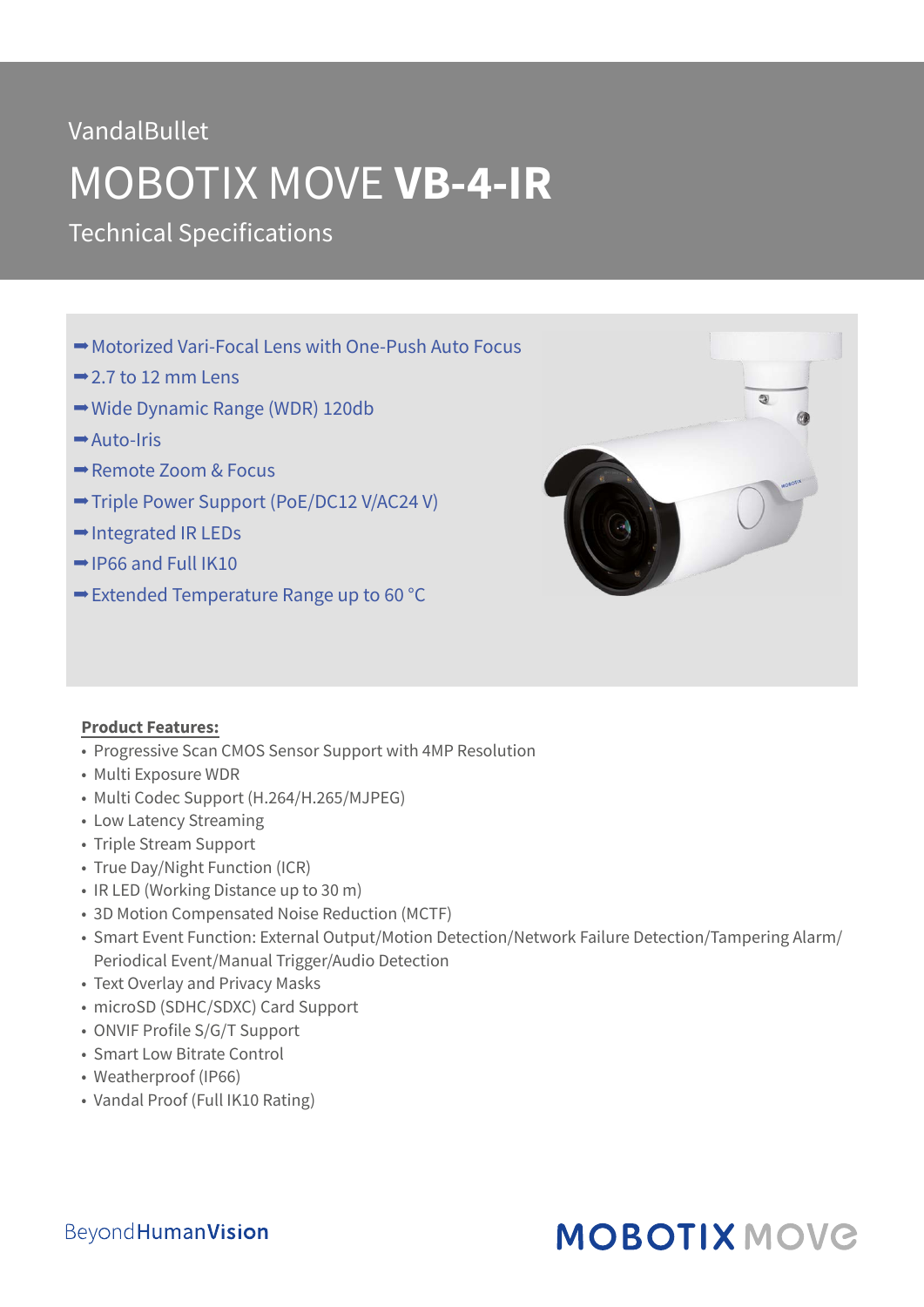#### **Auto Focus**

The MOBOTIX MOVE VandalBullet VB-4-IR can perform fast, reliable auto focus and can adapt to different indoor and outdoor scenes through its unique algorithm. As auto focus can be done by camera itself, no on-site focus adjustment is required.



#### **IK 10**

The MOBOTIX MOVE VandalBullet VB-4-IR is fully protected against punishing weather, vandals, vibration and shock. Its durability translates into better reliability and usability by reducing maintenance time.

### **Technical Specifications**

| <b>MOBOTIX MOVE VandalBullet VB-4-IR</b> |                                                                                                     |                                                                                                     |  |
|------------------------------------------|-----------------------------------------------------------------------------------------------------|-----------------------------------------------------------------------------------------------------|--|
| <b>MOBOTIX Order Number</b>              | Mx-VB1A-4-IR                                                                                        |                                                                                                     |  |
| Image<br>Sensor                          | 4MP<br>1/3" Progressive CMOS                                                                        |                                                                                                     |  |
| <b>Effective Pixels</b>                  | $HxV = 2720x1536(4M)$                                                                               |                                                                                                     |  |
| Pixel Size                               | $2.0 \mu m$                                                                                         |                                                                                                     |  |
| Frame Rate (Maximum)                     | H.264/H.265: 4M @30 fps + d1 @30 fps<br>MJPEG: 1080p @ 30 fps                                       |                                                                                                     |  |
| Lens                                     |                                                                                                     |                                                                                                     |  |
| Minimum Illumination                     | Color<br>B/W                                                                                        | $0.1$ lux<br>$0.01$ lux                                                                             |  |
| Lens                                     | Motorized Vari-Focal Lens<br>Focal Length<br>Horizontal (Field of View)<br>Vertical (Field of View) | Focus, Zoom, P-Iris,<br>F1.7, 2.7 to 12 mm<br>103 ° (Wide), 35 ° (Tele)<br>53 ° (Wide), 23 ° (Tele) |  |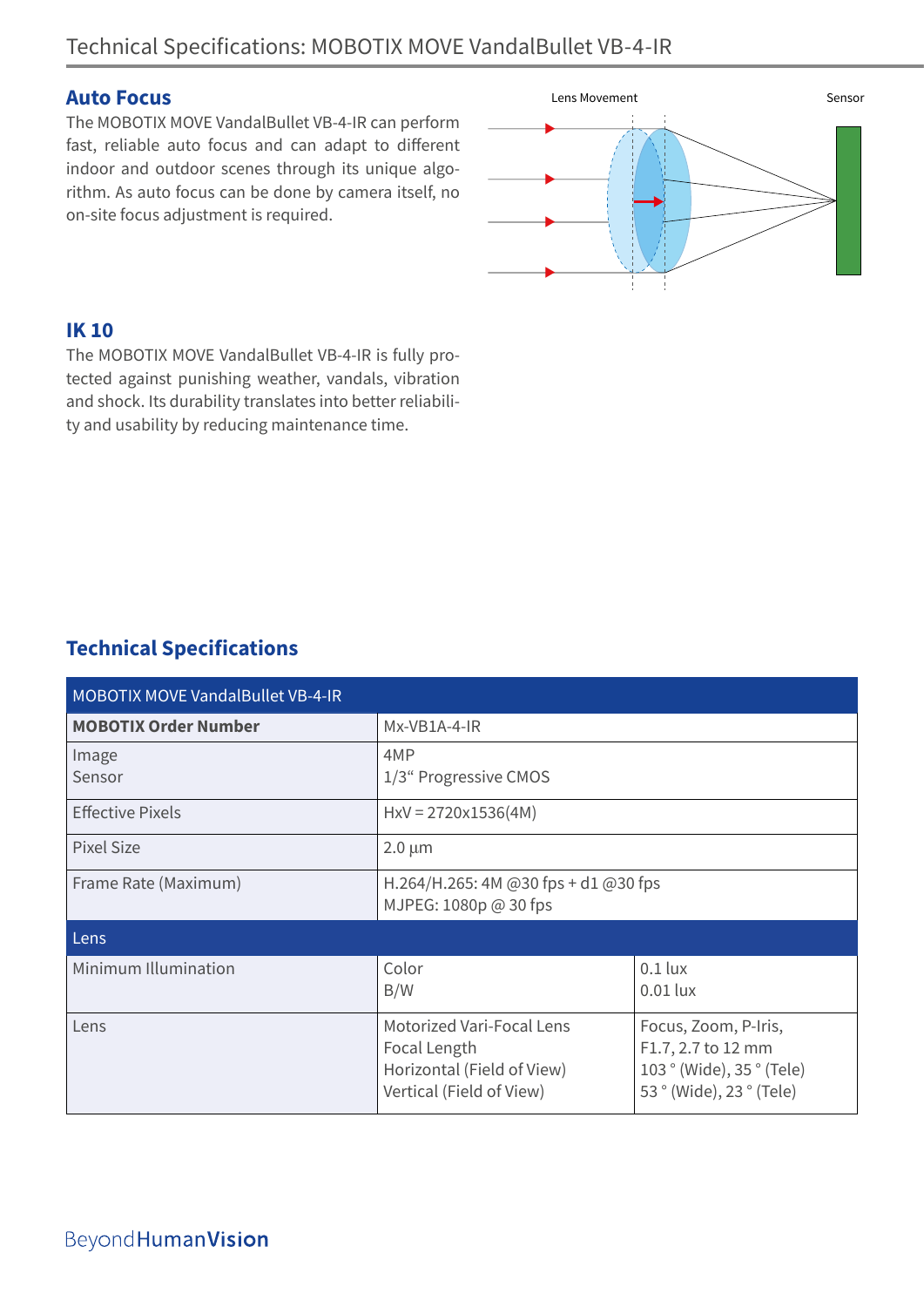

| Camera                    |                                                                                                                                                               |  |
|---------------------------|---------------------------------------------------------------------------------------------------------------------------------------------------------------|--|
| Day and Night             | Automatically removable IR-cut Filter                                                                                                                         |  |
| <b>Shutter Time</b>       | 1 to 1/10K sec.                                                                                                                                               |  |
| <b>HDR</b>                | Yes                                                                                                                                                           |  |
| <b>EIS</b>                | <b>No</b>                                                                                                                                                     |  |
| Zoom                      | Optical 4.4x, digital 10x                                                                                                                                     |  |
| Image<br>Settings         | Color, Brightness, Sharpness, Contrast White Balance,<br>Exposure Control 2DNR, 3DNR, NR by Motion Masking,<br><b>Text Overlay</b>                            |  |
| <b>Corridor Mode</b>      | 90°, 180°, 270° Rotation                                                                                                                                      |  |
| <b>Video Codec</b>        |                                                                                                                                                               |  |
| Compression               | H.264/H.265/MJPEG                                                                                                                                             |  |
| Streaming                 | Up to 3 individually configurable streams in<br>H.264/H.265/MJPEG<br>Configurable resolution/frame rate/bandwidth LBR/<br>VBR/CBR in H.264/H.265              |  |
| <b>Audio Codec</b>        |                                                                                                                                                               |  |
| Compression               | G.711/G.726/AAC/LPCM                                                                                                                                          |  |
| Streaming                 | 2-Way                                                                                                                                                         |  |
| Audio Input               | Line in                                                                                                                                                       |  |
| <b>Audio Output</b>       | Line out                                                                                                                                                      |  |
| <b>Network</b>            |                                                                                                                                                               |  |
| Interface                 | 10/100 Mbps Ethernet                                                                                                                                          |  |
| Security                  | User Authentication/HTTPS/IP Filter/IEEE 802.1x                                                                                                               |  |
| Supported<br>Protocols    | ARP, PPPOE, IPv4/v6, ICMP, IGMP, QoS, TCP, UDP, DHCP,<br>UPnP, SNMP, SMTP, RTP, RTSP, HTTP, HTTPS, FTP, NTP,<br>DDNS, SMBv2                                   |  |
| <b>ONVIF</b>              | Profile S/G/T conformant                                                                                                                                      |  |
| <b>System Integration</b> |                                                                                                                                                               |  |
| Analytics                 | Motion Detection/Tampering/Audio Detection                                                                                                                    |  |
| <b>Event Triggers</b>     | External Input, Analytics, Network Failure Detection,<br>Periodical Event, Manual Trigger                                                                     |  |
| <b>Event Actions</b>      | <b>External output Activation</b><br>Video and audio recording to edge storage<br>File Upload: FTP, network share and email<br>Notification: HTTP, FTP, email |  |
| General                   |                                                                                                                                                               |  |
| Casing                    | Metal                                                                                                                                                         |  |
| Power                     | PoE IEEE802.3af, class 0<br>DC12 V, 1.14 A, max 13.68 W<br>AC24 V, max 13.68 W                                                                                |  |

## **MOBOTIX MOVG**